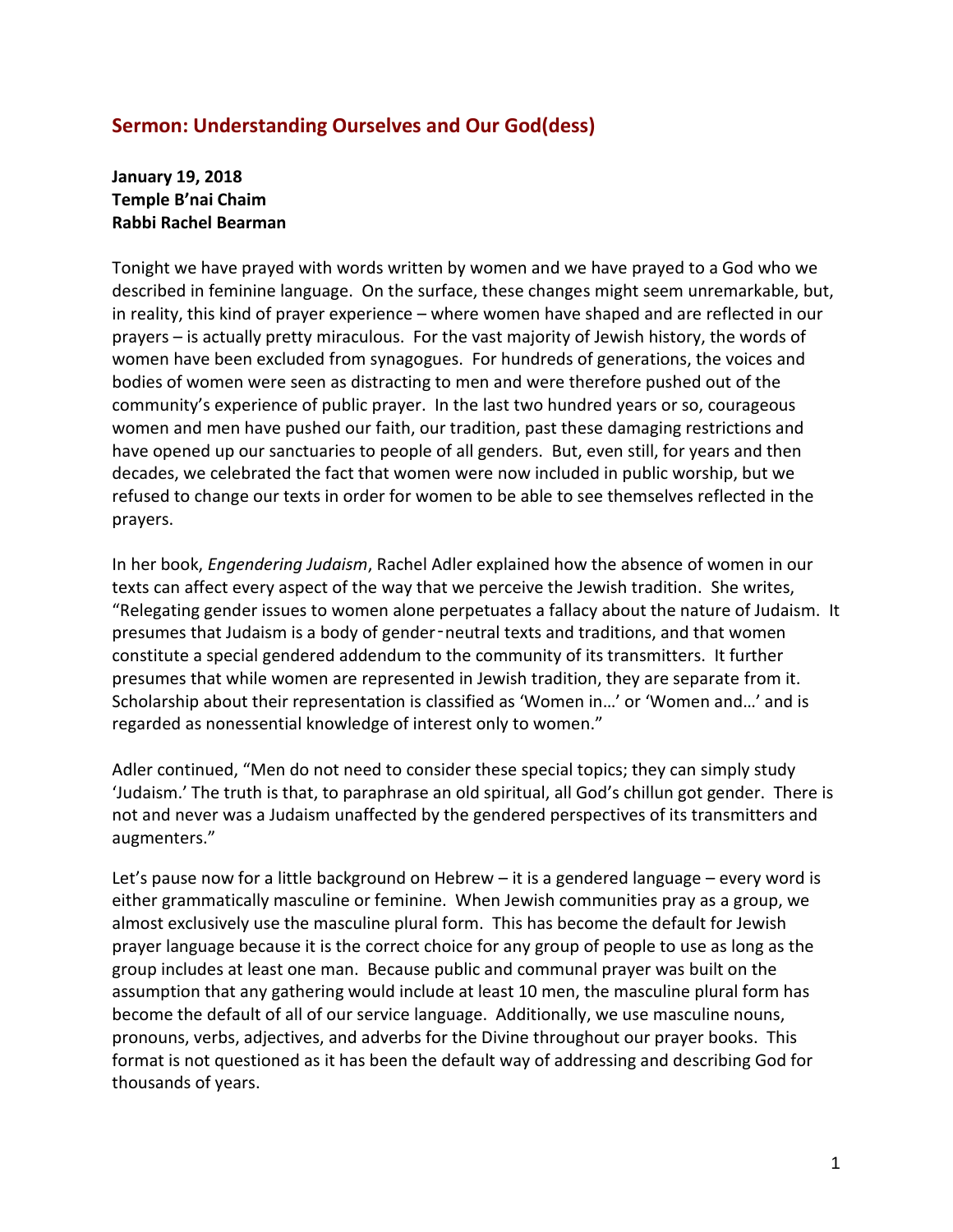While our contemporary prayer books gloss over the gendered language of the Hebrew with "gender neutral" translations, for those paying attention to the Hebrew, it is impossible not to notice that every trip through our service reinforces the idea that men are the only ones praying and that the One to whom we pray is best described in masculine terms. Even something as simple and as fundamental as the blessing over the candles is completely shaped in gendered terms. If we swapped the God-language from masculine to feminine, the prayer would sound like this,

## *B'rukha At Ya Eloheynu Ruakh ha-Olam asher kid'shatnu b'mitzvoteha v'tzivatnu l'hadlik neyr shel Shabbat.* (To learn more- click [here.](https://www.ritualwell.org/ritual/candle-lighting-blessings))

With all this in mind, we turn now to this week's parashah. As so often happens, the Torah portion assigned to this Shabbat seems to be particularly appropriate given what is happening in the world around us. Tomorrow morning, thousands and thousands of people will gather in cities and towns all over our country to take part in the Women's March. This Shabbat will be defined by the presence of so many people marching to shine light onto the reality that women in our country are all too often dismissed as, to use Rachel Adler's words, "a special gendered addendum." It is a beautiful coincidence that these marches will take place on the Shabbat when the Israelites time in Egypt is finally and painfully drawing to an end and the hope of a future of freedom is starting to form in their dreams.

The Exodus, the story of our people's liberation, is not an account of one person's miraculous actions. Fundamentally the Exodus is a story of an entire people looking around and declaring that they had not yet reached the place they were destined to reach. It is the story of a people who were dissatisfied with their lives and their situation and who chose to head into an uncertain future with the knowledge that while God would be with them as they traveled, they would be responsible for doing the work and for marching toward the freedom that they had been promised.

The journey toward that freedom was perilous and many times, one or more cried out that it was time to turn back, that their lives in Egypt had not been so bad, and that it was preferable to return rather than press forward. But, in spite of the dangers, the doubt, and the struggles, our Torah and our tradition teach us that they continued marching. They marched through a wilderness of challenges, and eventually their work, their desire, and their vision led them to the freedom that they had sought for so long.

Today, our journey toward freedom for all people will require much from each of us. To ensure that all are free and safe and equal, those with power will have to engage in *tzimtzum* – contracting – in order for those who have been dismissed to claim space in the conversation.

To ensure that all are free, each of us will have to ask ourselves who we pretend not to see in the name of expedience or ease.

To ensure that all are free, we will have to examine our language and our behavior- looking for the people that we have relegated to the shadows as we sought to see ourselves more clearly.